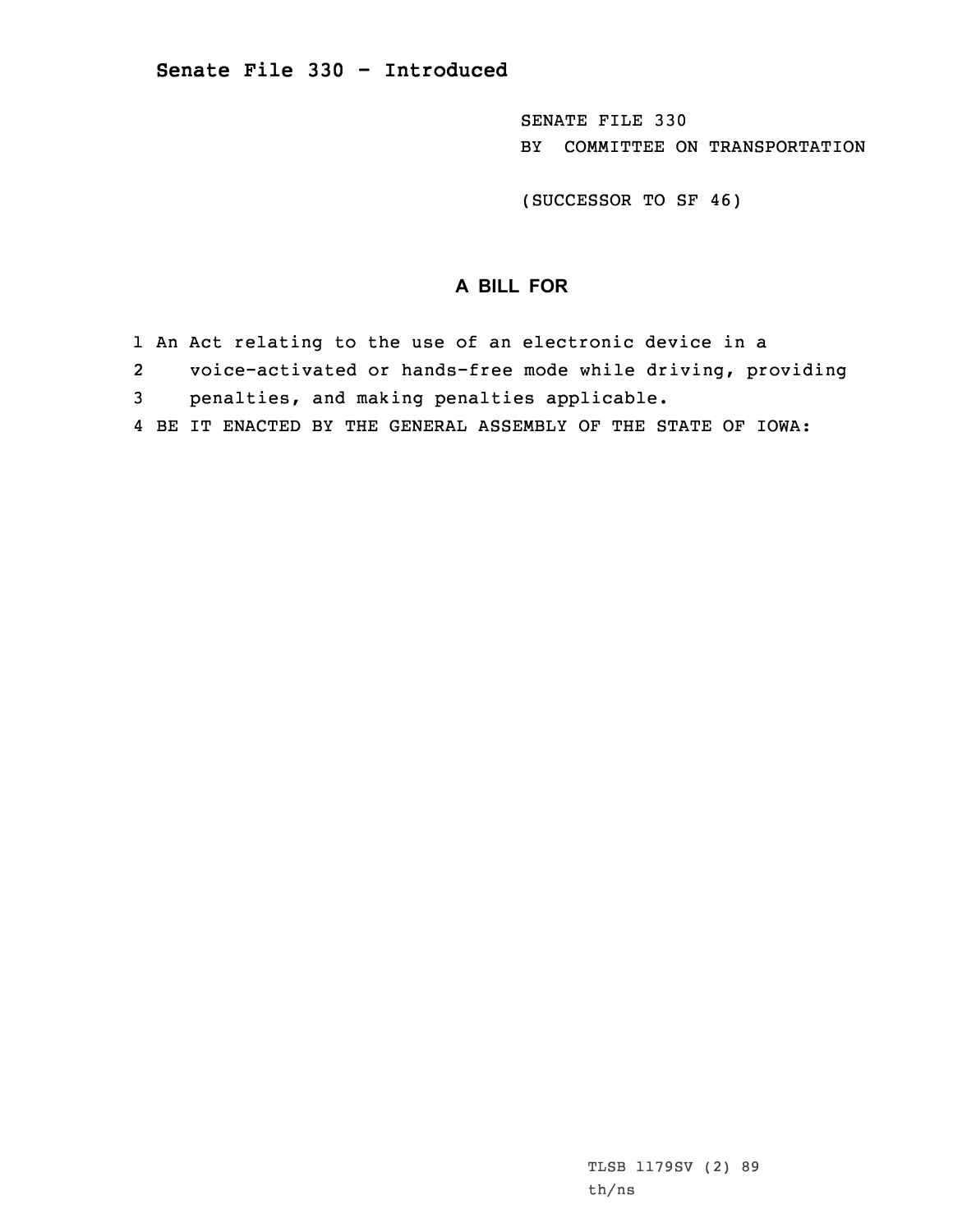1 Section 1. Section 321.178, subsection 2, paragraph 2 a, subparagraph (2), Code 2021, is amended by striking the 3 subparagraph.

4 Sec. 2. Section 321.178, subsection 2, paragraphs b and c, 5 Code 2021, are amended to read as follows:

 *b.* The department may suspend <sup>a</sup> restricted driver's license issued under this [section](https://www.legis.iowa.gov/docs/code/2021/321.178.pdf) upon receiving satisfactory evidence 8 that the licensee has violated the restrictions imposed under paragraph *"a"*, subparagraph (2), subparagraph division (a). 10 The department may also suspend a restricted license issued 11 under this [section](https://www.legis.iowa.gov/docs/code/2021/321.178.pdf) upon receiving a record of the person's conviction for one violation and shall revoke the license upon receiving <sup>a</sup> record of conviction for two or more violations of <sup>a</sup> law of this state or <sup>a</sup> city ordinance regulating the operation of motor vehicles on highways, other than parking violations as defined in section [321.210](https://www.legis.iowa.gov/docs/code/2021/321.210.pdf). After revoking <sup>a</sup> license under this [section](https://www.legis.iowa.gov/docs/code/2021/321.178.pdf) the department shall not grant an application for <sup>a</sup> new license or permit until the expiration of one year or until the person attains the age of eighteen, whichever is the longer period.

21 *c.* <sup>A</sup> person who violates the restrictions imposed under paragraph *"a"*, subparagraph (2), subparagraph division (a), 23 may be issued a citation under this [section](https://www.legis.iowa.gov/docs/code/2021/321.178.pdf) and shall not be issued <sup>a</sup> citation under [section](https://www.legis.iowa.gov/docs/code/2021/321.193.pdf) 321.193. A violation of the restrictions imposed under paragraph *"a"*, subparagraph (2), subparagraph division (a), shall not be considered <sup>a</sup> moving violation.

28 Sec. 3. Section 321.180B, subsection 3, paragraph b, Code 29 2021, is amended to read as follows:

 *b.* The department may suspend an instruction permit, intermediate license, or full license issued under this [section](https://www.legis.iowa.gov/docs/code/2021/321.180B.pdf) upon receiving satisfactory evidence that the person issued the instruction permit, intermediate license, or full license 34 violated the restrictions imposed under subsection  $1<sub>\tau</sub>$  or  $2<sub>\tau</sub>$  or 6 during the term of the instruction permit or intermediate

-1-

LSB 1179SV (2) 89 th/ns 1/9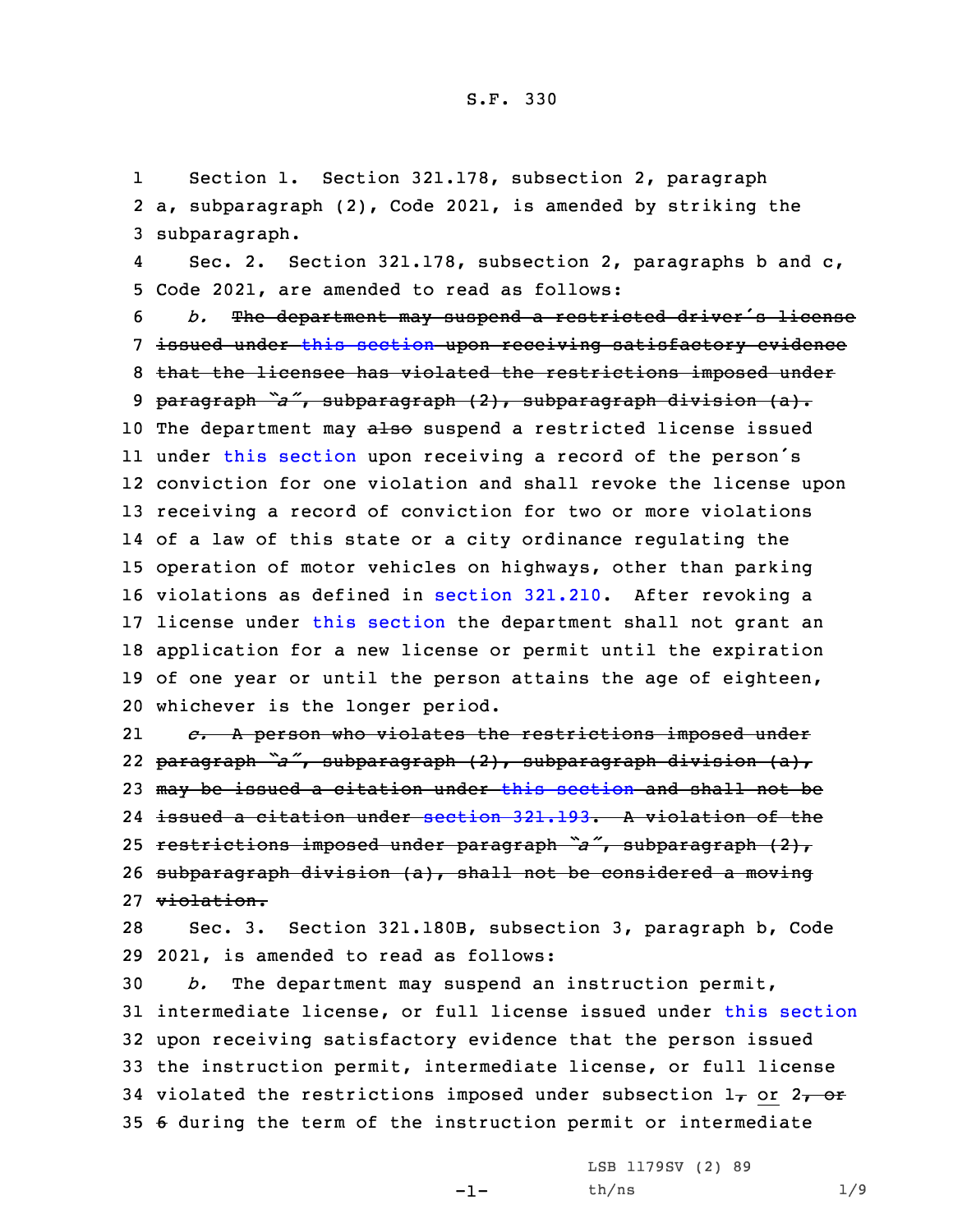1 license.

2 Sec. 4. Section 321.180B, subsection 6, Code 2021, is 3 amended by striking the subsection.

4 Sec. 5. Section 321.180B, subsection 7, Code 2021, is 5 amended to read as follows:

 7. *Citations for violation of restrictions.* <sup>A</sup> person who 7 violates the restrictions imposed under subsection  $1<sub>T</sub>$  or  $2<sub>T</sub>$  or 6 may be issued <sup>a</sup> citation under this [section](https://www.legis.iowa.gov/docs/code/2021/321.180B.pdf) and shall not be issued <sup>a</sup> citation under [section](https://www.legis.iowa.gov/docs/code/2021/321.193.pdf) 321.193. A violation of the 10 restrictions imposed under [subsection](https://www.legis.iowa.gov/docs/code/2021/321.180B.pdf)  $1<sub>T</sub>$  or  $2<sub>T</sub>$  or 6 shall not be considered <sup>a</sup> moving violation.

12 Sec. 6. Section 321.194, subsection 2, paragraph b, 13 subparagraph (2), Code 2021, is amended by striking the 14 subparagraph.

15 Sec. 7. Section 321.210, subsection 2, paragraph e, Code 16 2021, is amended by striking the paragraph.

17 Sec. 8. Section 321.238, Code 2021, is amended to read as 18 follows:

19 **321.238 Use of electronic devices while driving —— preemption** 20 **of local legislation.**

21 The provisions of this [chapter](https://www.legis.iowa.gov/docs/code/2021/321.pdf) restricting the use of 22 electronic <del>communication devices and electronic entertainment</del> devices by motor vehicle operators shall be implemented uniformly throughout the state. Such provisions shall preempt any county or municipal ordinance regarding the use of an electronic communication device or electronic entertainment device by <sup>a</sup> motor vehicle operator. In addition, <sup>a</sup> county or municipality shall not adopt or continue in effect an ordinance 29 regarding the use of an electronic communication device or electronic entertainment device by <sup>a</sup> motor vehicle operator. Sec. 9. Section 321.276, subsection 1, Code 2021, is amended

32 by striking the subsection and inserting in lieu thereof the 33 following:

34 1. For purposes of this section:

<sup>35</sup> *a. "Electronic device"* means <sup>a</sup> device powered by electricity

 $-2-$ 

LSB 1179SV (2) 89  $th/ns$  2/9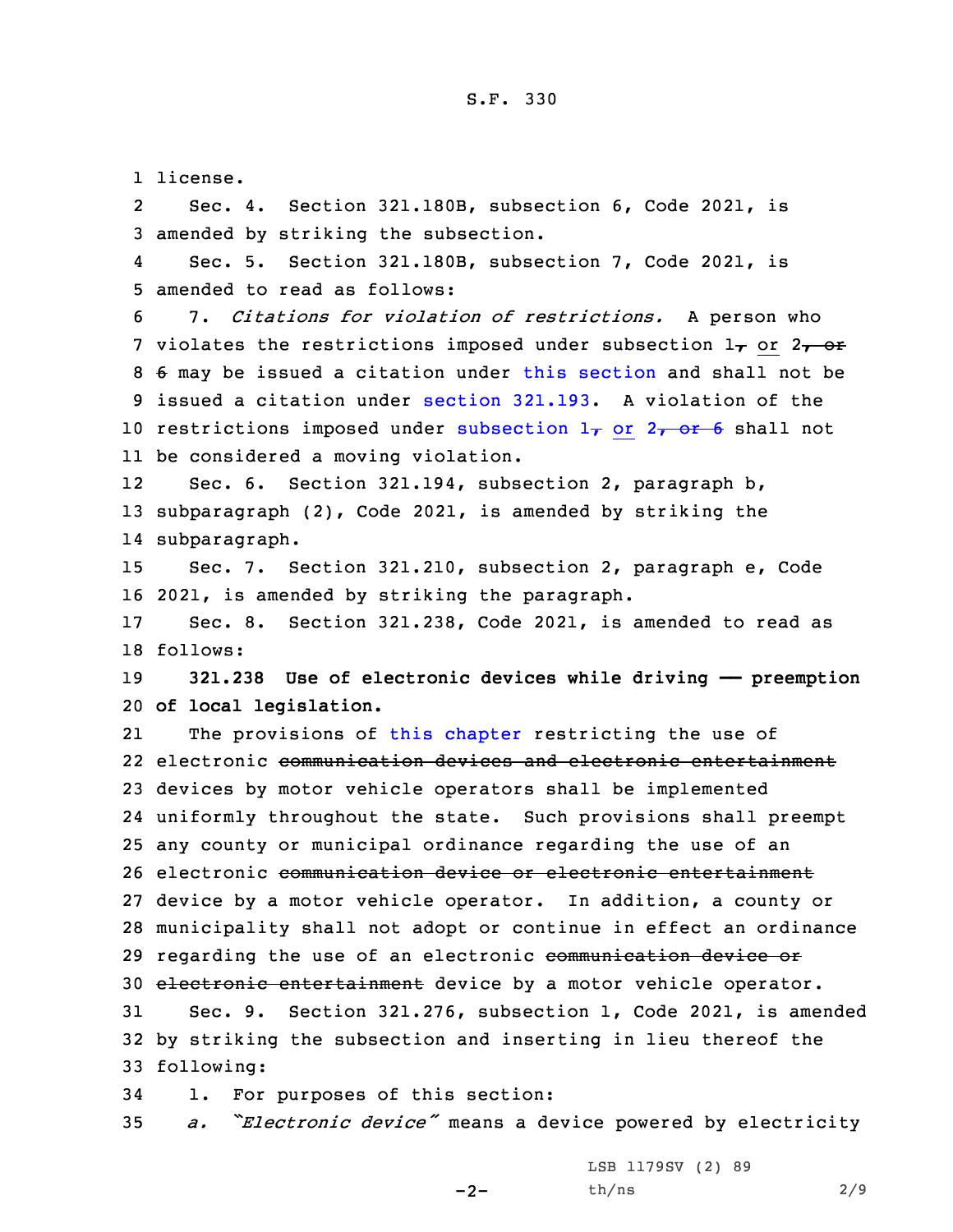S.F. 330

 that is capable of being used to compose, send, receive, or read an electronic message, or that is capable of storing, retrieving on—demand, or displaying videos, movies, broadcast television images, visual images, or audio or video data files. *"Electronic device"* includes but is not limited to <sup>a</sup> telephone, personal digital assistant, portable or mobile computer, and any substantially similar portable device that is used to initiate, store, or receive electronic communication, information, or data. *"Electronic device"* does not include <sup>a</sup> device that is physically or electronically integrated into <sup>a</sup> motor vehicle, including but not limited to an integrated global positioning system or navigation system.

 *b. "Voice-activated or hands-free mode"* means an attachment, accessory, application, wireless connection, or built-in feature of an electronic device or motor vehicle that allows <sup>a</sup> person to use verbal or single-touch commands to activate or deactivate the device or <sup>a</sup> function or software application of the device. *"Voice-activated or hands-free mode"* does not include accessing nonnavigation video content, engaging in <sup>a</sup> video call, accessing or engaging in video streaming, accessing gaming data, or reading an electronic message.

22 Sec. 10. Section 321.276, subsections 2, 3, and 4, Code 23 2021, are amended to read as follows:

242. A person shall not use a hand-held an electronic communication device to write, send, or view an electronic message while driving <sup>a</sup> motor vehicle unless the motor vehicle is at <sup>a</sup> complete stop off the traveled portion of the roadway, or as far away from the center of the roadway as is practicable if the vehicle cannot be entirely removed from the traveled portion of the roadway.

 *a.* <sup>A</sup> person does not violate this section by using <sup>a</sup> global positioning system or navigation system or when, for the 33 purpose of engaging in a call, the person selects or enters a telephone number or name in <sup>a</sup> hand-held mobile telephone or activates, deactivates, or initiates <sup>a</sup> function of <sup>a</sup> hand-held

LSB 1179SV (2) 89

 $-3-$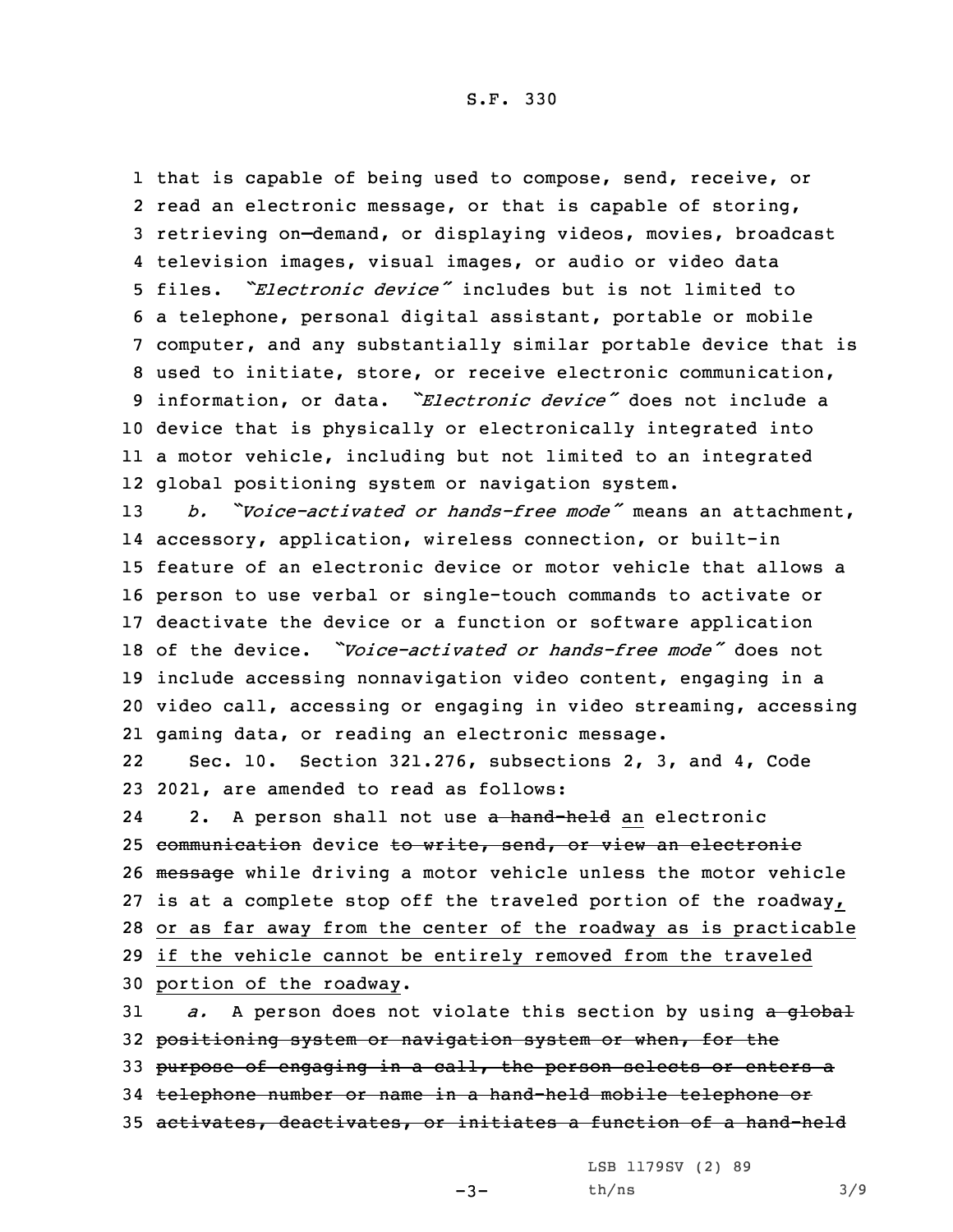1 <del>mobile telephone</del> an electronic device in a voice-activated or hands-free mode. *b.* The provisions of this [subsection](https://www.legis.iowa.gov/docs/code/2021/321.276.pdf) relating to writing, 4 <del>sending, or viewing an electronic message</del> the use of an electronic device do not apply to the following persons: (1) <sup>A</sup> member of <sup>a</sup> public safety agency, as defined in section 34.1, performing official duties. (2) <sup>A</sup> health care professional in the course of an emergency situation. (3) <sup>A</sup> person receiving safety-related information including ll emergency<del>, traffic,</del> or weather alerts. 12 (4) <sup>A</sup> person using an electronic device for the purpose of reporting an emergency situation, including any continued communication with emergency personnel during the emergency situation, or public transit personnel responding to <sup>a</sup> transit-specific situation. (5) <sup>A</sup> person using <sup>a</sup> two-way radio transmitter or receiver who is licensed with the federal communications commission in amateur radio service. (6) <sup>A</sup> member of <sup>a</sup> public transit system, as defined in section 324A.1, performing official duties while in <sup>a</sup> vehicle that is not in motion. (7) <sup>A</sup> utility maintenance employee or contractor using an electronic device while in <sup>a</sup> utility maintenance vehicle, for the purpose of providing utility services including but not limited to cable, electric, natural gas, telephone, telecommunication, water, and wastewater treatment services, provided the employee or contractor is acting within the scope of their employment or agency. (8) <sup>A</sup> transportation network company driver, as defined in section 321N.1, while engaged in <sup>a</sup> prearranged ride, as defined in section 321N.1, provided the vehicle is not in motion. (9) <sup>A</sup> person using an electronic device for the purpose of accessing or using <sup>a</sup> fleet management system. 3. Nothing in this [section](https://www.legis.iowa.gov/docs/code/2021/321.276.pdf) shall be construed to authorize

LSB 1179SV (2) 89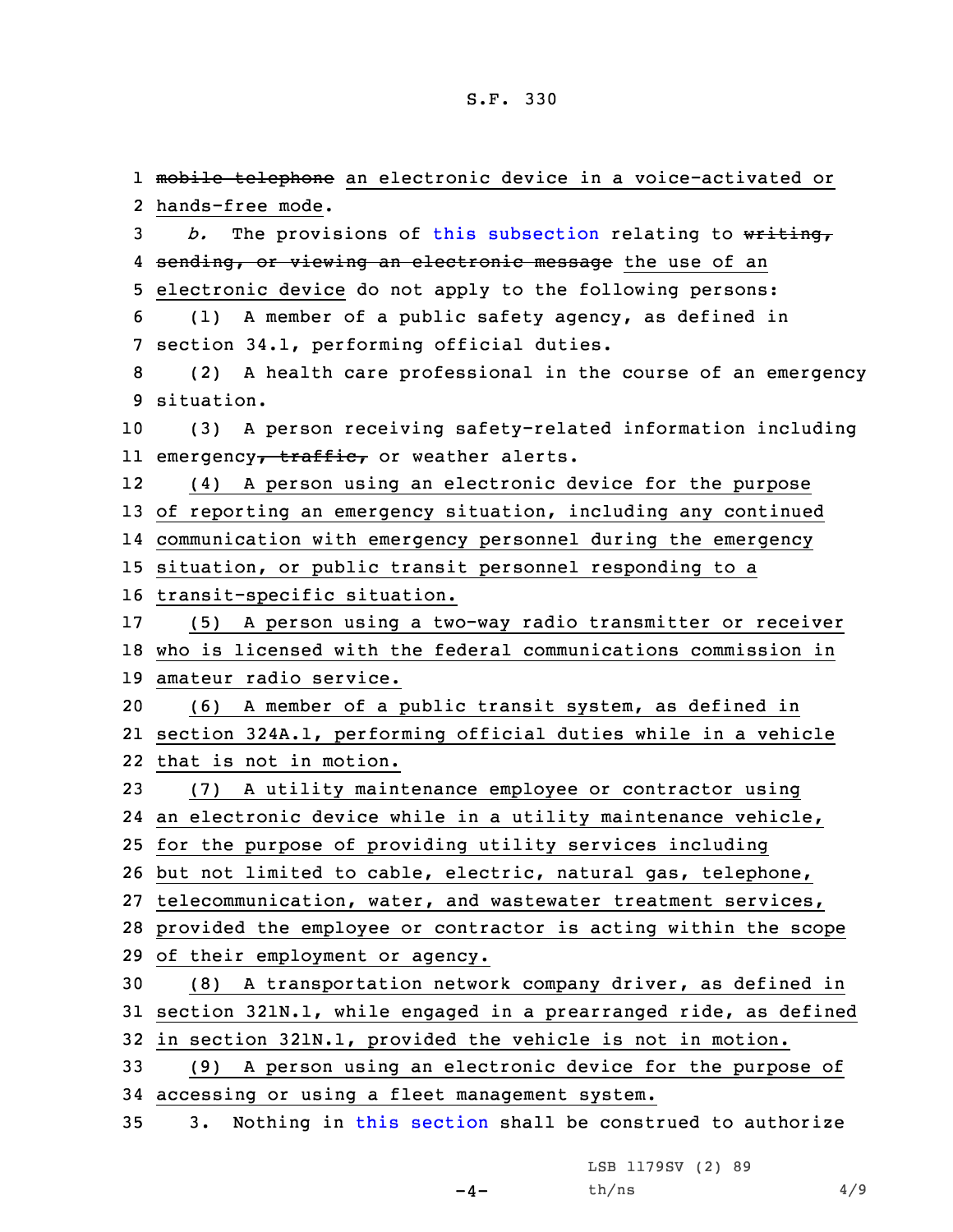1 a peace officer to confiscate <del>a hand-held</del> an electronic 2 <del>communication</del> device from the driver or occupant of a motor 3 vehicle.

4 4. *a.* <sup>A</sup> person convicted of <sup>a</sup> violation of this section 5 is guilty of <sup>a</sup> simple misdemeanor punishable as <sup>a</sup> scheduled <sup>6</sup> violation under section 805.8A, [subsection](https://www.legis.iowa.gov/docs/code/2021/805.8A.pdf) 14, paragraph *"l"*. 7 *b.* A violation of this section shall not be considered <sup>a</sup>

8 moving violation for purposes of this [chapter](https://www.legis.iowa.gov/docs/code/2021/321.pdf) or rules adopted 9 pursuant to this [chapter](https://www.legis.iowa.gov/docs/code/2021/321.pdf).

<sup>10</sup> *c.* Notwithstanding paragraphs *"a"* and *"b"*, <sup>a</sup> peace officer 11 shall issue <sup>a</sup> warning memorandum in lieu of <sup>a</sup> citation to <sup>a</sup> 12 person for violating this section. This paragraph is repealed

## 13 January 1, 2022.

14 Sec. 11. Section 321.482A, unnumbered paragraph 1, Code 15 2021, is amended to read as follows:

 Notwithstanding section [321.482](https://www.legis.iowa.gov/docs/code/2021/321.482.pdf), <sup>a</sup> person who is convicted 17 of operating a motor vehicle in violation of section 321.178, subsection 2, paragraph *"a"*, subparagraph (2), section 321.180B, subsection 6, section 321.194, [subsection](https://www.legis.iowa.gov/docs/code/2021/321.194.pdf) 2, paragraph *"b"*, subparagraph (2), section [321.256](https://www.legis.iowa.gov/docs/code/2021/321.256.pdf), [321.257](https://www.legis.iowa.gov/docs/code/2021/321.257.pdf), section 321.275, subsection 4, section [321.276](https://www.legis.iowa.gov/docs/code/2021/321.276.pdf), [321.297](https://www.legis.iowa.gov/docs/code/2021/321.297.pdf), 321.298, [321.299](https://www.legis.iowa.gov/docs/code/2021/321.299.pdf), [321.302](https://www.legis.iowa.gov/docs/code/2021/321.302.pdf), [321.303](https://www.legis.iowa.gov/docs/code/2021/321.303.pdf), [321.304](https://www.legis.iowa.gov/docs/code/2021/321.304.pdf), [321.305](https://www.legis.iowa.gov/docs/code/2021/321.305.pdf), [321.306](https://www.legis.iowa.gov/docs/code/2021/321.306.pdf), 321.307, [321.311](https://www.legis.iowa.gov/docs/code/2021/321.311.pdf), [321.319](https://www.legis.iowa.gov/docs/code/2021/321.319.pdf), [321.320](https://www.legis.iowa.gov/docs/code/2021/321.320.pdf), [321.321](https://www.legis.iowa.gov/docs/code/2021/321.321.pdf), [321.322](https://www.legis.iowa.gov/docs/code/2021/321.322.pdf), [321.323](https://www.legis.iowa.gov/docs/code/2021/321.323.pdf), 321.324, [321.324A](https://www.legis.iowa.gov/docs/code/2021/321.324A.pdf), [321.327](https://www.legis.iowa.gov/docs/code/2021/321.327.pdf), [321.329](https://www.legis.iowa.gov/docs/code/2021/321.329.pdf), [321.333](https://www.legis.iowa.gov/docs/code/2021/321.333.pdf), section 321.372, subsection 3, or section [321.449B](https://www.legis.iowa.gov/docs/code/2021/321.449B.pdf), causing serious injury to or the death of another person may be subject to the following penalties in addition to the penalty provided for <sup>a</sup> scheduled violation in [section](https://www.legis.iowa.gov/docs/code/2021/805.8A.pdf) 805.8A or any other penalty provided by 29 law:

30 Sec. 12. Section 321.555, subsection 2, Code 2021, is 31 amended to read as follows:

 2. Six or more of any separate and distinct offenses within <sup>a</sup> two-year period in the operation of <sup>a</sup> motor vehicle, which are required to be reported to the department by section 321.491 or [chapter](https://www.legis.iowa.gov/docs/code/2021/321C.pdf) 321C, except equipment violations, parking

 $-5-$ 

LSB 1179SV (2) 89  $th/ns$  5/9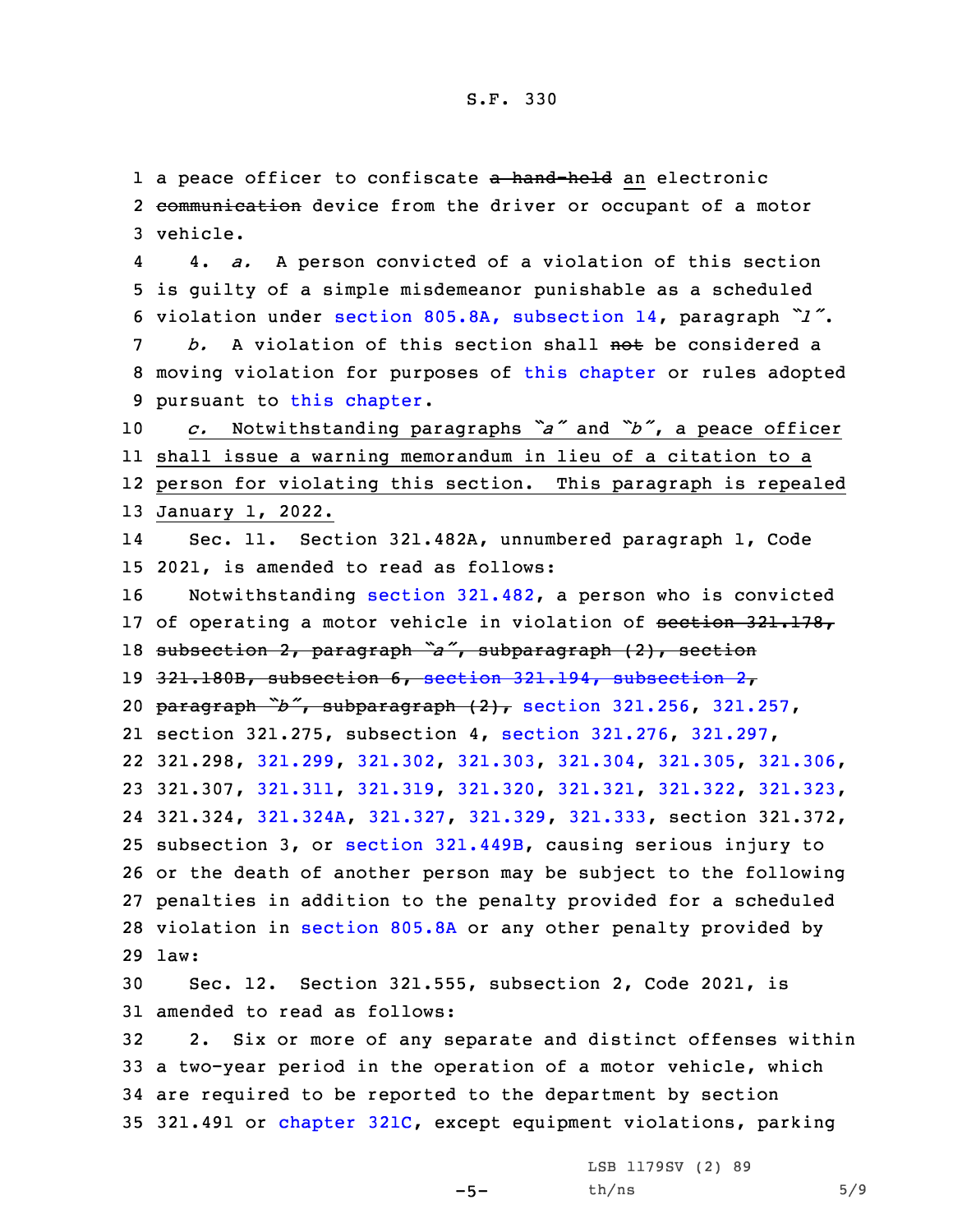violations as defined in section [321.210](https://www.legis.iowa.gov/docs/code/2021/321.210.pdf), violations of registration laws, violations of [sections](https://www.legis.iowa.gov/docs/code/2021/321.445.pdf) 321.445 and [321.446](https://www.legis.iowa.gov/docs/code/2021/321.446.pdf), 3 violations of section  $321.276$ , operating a vehicle with an expired license or permit, failure to appear, weights and measures violations and speeding violations of less than fifteen miles per hour over the legal speed limit.

 Sec. 13. Section 707.6A, subsection 2, paragraph a, subparagraphs (1), (2), and (3), Code 2021, are amended by striking the subparagraphs and inserting in lieu thereof the following:

11 (1) For purposes of this paragraph *"a"*, <sup>a</sup> person's use of an electronic device while driving <sup>a</sup> motor vehicle shall be considered prima facie evidence that the person was driving the motor vehicle in <sup>a</sup> reckless manner with willful or wanton disregard for the safety of persons or property, in violation of section 321.277.

17 (2) Subparagraph (1) does not apply to any of the following: 18 (a) <sup>A</sup> person using an electronic device in <sup>a</sup> voice-activated 19 or hands-free mode.

20 (b) <sup>A</sup> member of <sup>a</sup> public safety agency, as defined in 21 section 34.1, performing official duties.

22 (c) <sup>A</sup> health care professional in the course of an emergency 23 situation.

24 (d) <sup>A</sup> person receiving safety-related information including 25 emergency or weather alerts.

 (e) <sup>A</sup> person using an electronic device for the purpose of reporting an emergency situation, including any continued communication with emergency personnel during the emergency situation, or public transit personnel responding to <sup>a</sup> transit-specific situation.

31 (f) <sup>A</sup> person using <sup>a</sup> two-way radio transmitter or receiver 32 who is licensed with the federal communications commission in 33 amateur radio service.

34 (g) <sup>A</sup> member of <sup>a</sup> public transit system, as defined in 35 section 324A.1, performing official duties while in <sup>a</sup> vehicle

 $-6-$ 

LSB 1179SV (2) 89 th/ns 6/9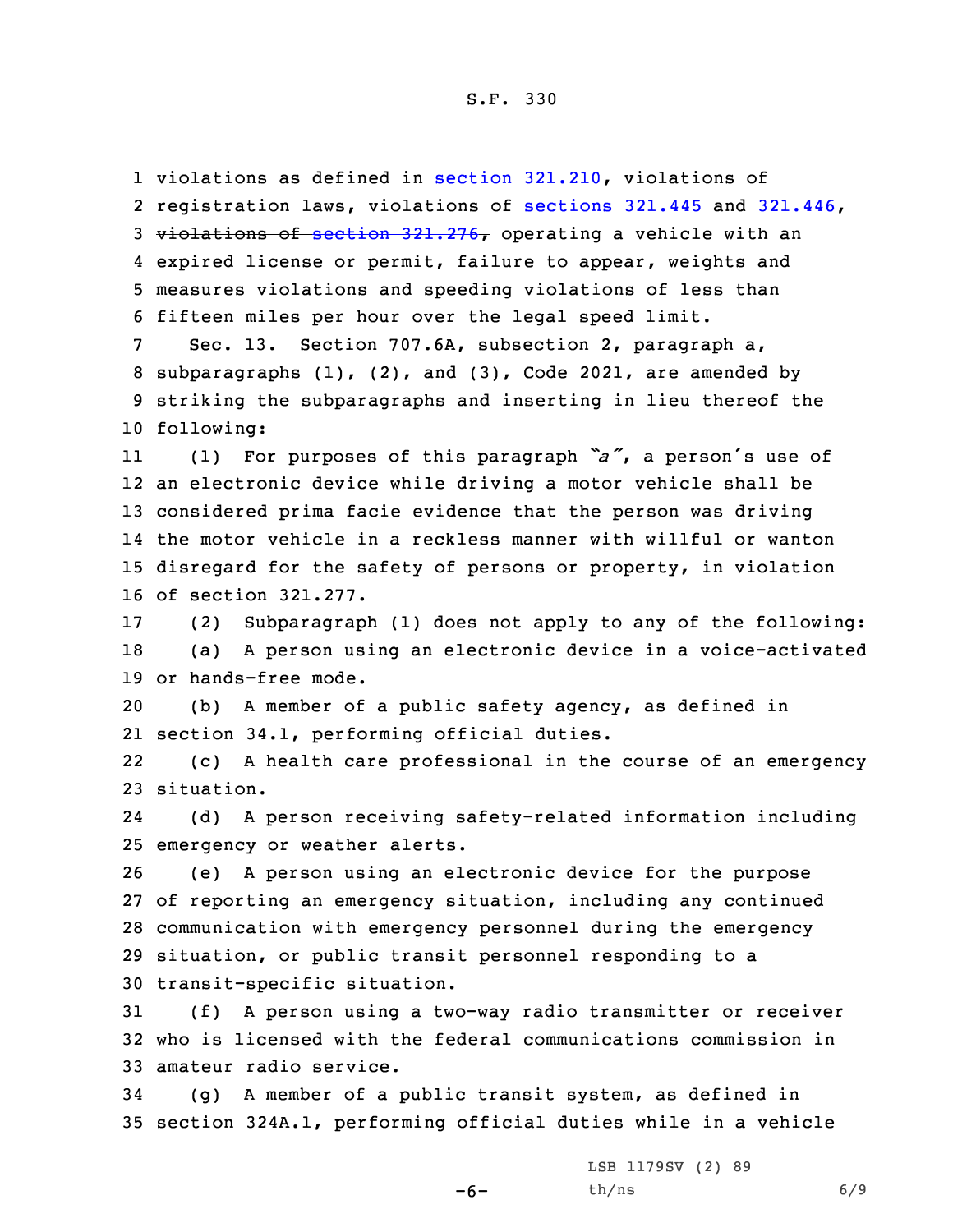1 that is not in motion.

2 (h) <sup>A</sup> utility maintenance employee or contractor using an electronic device while in <sup>a</sup> utility maintenance vehicle, for the purpose of providing utility services including but not limited to cable, electric, natural gas, telephone, telecommunication, water, and wastewater treatment services, provided the employee or contractor is acting within the scope of their employment or agency.

9 (i) <sup>A</sup> transportation network company driver, as defined in 10 section 321N.1, while engaged in <sup>a</sup> prearranged ride, as defined 11 in section 321N.1, provided the vehicle is not in motion.

12 (j) <sup>A</sup> person using an electronic device for the purpose of 13 accessing or using <sup>a</sup> fleet management system.

14 (3) For purposes of this paragraph *"a"*, the following 15 definitions apply:

<sup>16</sup> (a) *"Electronic device"* means the same as defined in section 17 321.276.

<sup>18</sup> (b) *"Voice-activated or hands-free mode"* means the same as 19 defined in section 321.276.

20 Sec. 14. Section 805.8A, subsection 4, paragraph c, Code 21 2021, is amended by striking the paragraph.

22 Sec. 15. Section 805.8A, subsection 14, paragraph l, Code 23 2021, is amended to read as follows:

24 *l. Writing, sending, or viewing an Use of electronic message* 25 *device while driving violations.* For violations under section 26 321.276, the scheduled fine is forty-five dollars.

27 EXPLANATION

28 **The inclusion of this explanation does not constitute agreement with** <sup>29</sup> **the explanation's substance by the members of the general assembly.**

 Under current law, Code section 321.276 prohibits the use of hand-held electronic communication devices to write, send, or view electronic messages while driving <sup>a</sup> motor vehicle. This bill expands Code section 321.276 to prohibit any use of an electronic device while driving. The bill defines the terms "electronic device" and "voice-activated or hands-free mode".

-7-

LSB 1179SV (2) 89 th/ns 7/9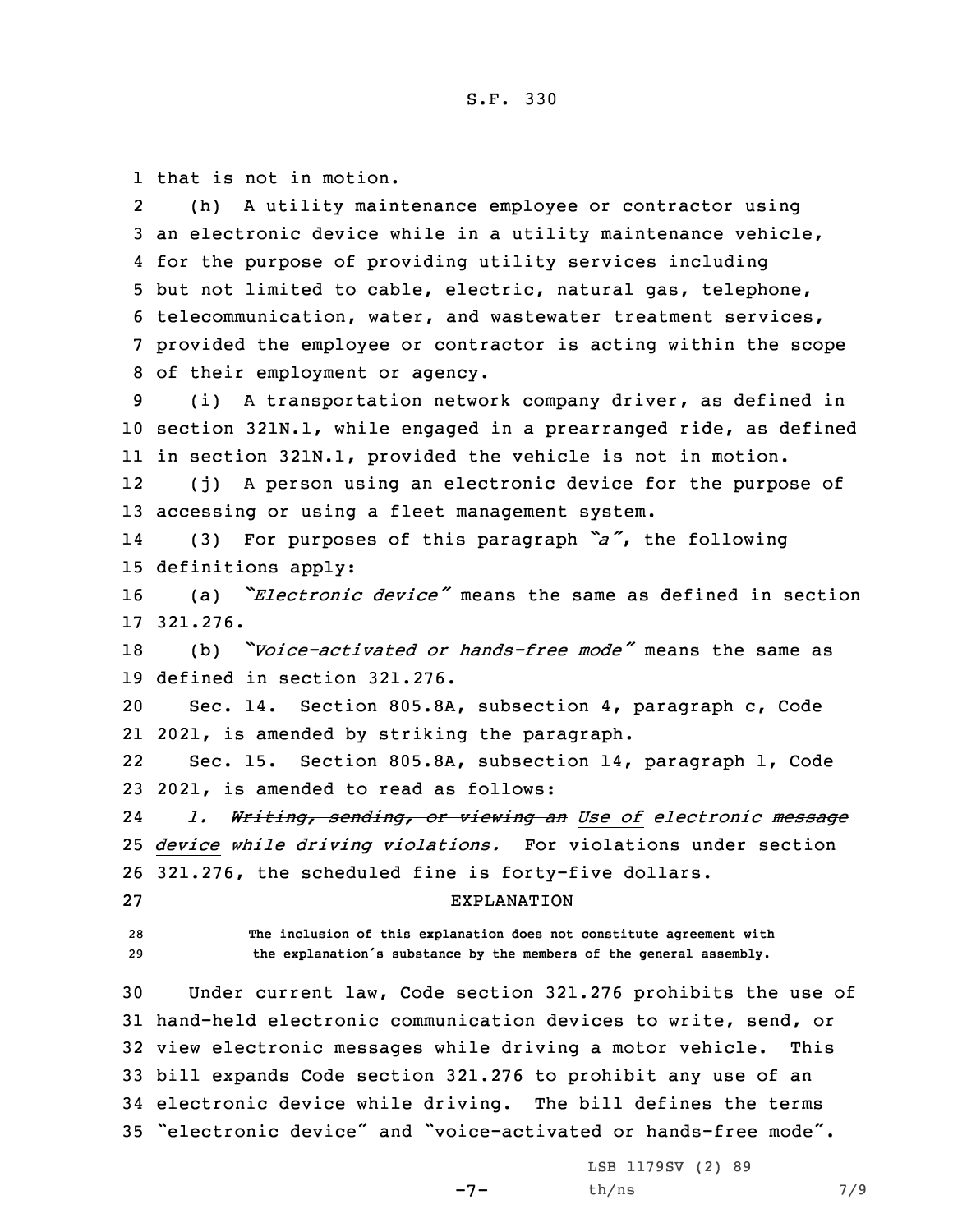The bill allows the use of an electronic device if the vehicle 2 is at a complete stop off the traveled portion of the roadway, or as far away from the center of the roadway as is practicable if the vehicle cannot be entirely removed.

 The bill exempts the use of an electronic device in <sup>a</sup> voice-activated or hands-free mode, for members of <sup>a</sup> public safety agency performing official duties, for health care professionals in the course of emergency situations, for the purpose of receiving safety-related information, for the purpose of reporting an emergency situation, for certain radio operators, for members of <sup>a</sup> public transit system performing official duties while in <sup>a</sup> vehicle that is not in motion, for utility maintenance employees or contractors for the purpose of providing utility services, for transportation network company drivers engaged in <sup>a</sup> prearranged ride while the vehicle is not in motion, and for <sup>a</sup> person using an electronic device for the purpose of accessing or using <sup>a</sup> fleet management system.

 The scheduled fine for <sup>a</sup> violation of Code section 321.276 remains \$45. The bill makes <sup>a</sup> violation of Code section 321.276 <sup>a</sup> moving violation. Under current law, <sup>a</sup> moving violation can be considered for purposes of administrative suspension of <sup>a</sup> driver's license or to establish habitual offender status. However, <sup>a</sup> peace officer is required to issue <sup>a</sup> warning memorandum in lieu of <sup>a</sup> citation for violations that occur during the period of time between the effective date of the bill and January 1, 2022.

 Under Code section 321.482A, if the violation causes <sup>a</sup> serious injury, <sup>a</sup> court could impose an additional fine of \$500 or suspend the person's driver's license for not more than <sup>90</sup> days, or both. If the violation causes <sup>a</sup> death, <sup>a</sup> court could impose an additional fine of \$1,000 or suspend the person's driver's license for not more than <sup>180</sup> days, or both.

33 The bill makes corresponding changes to Code sections 34 321.238 (preemption of local legislation) and 707.6A (homicide 35 or serious injury by vehicle) to align those provisions to the

 $-8-$ 

LSB 1179SV (2) 89  $th/ns$  8/9